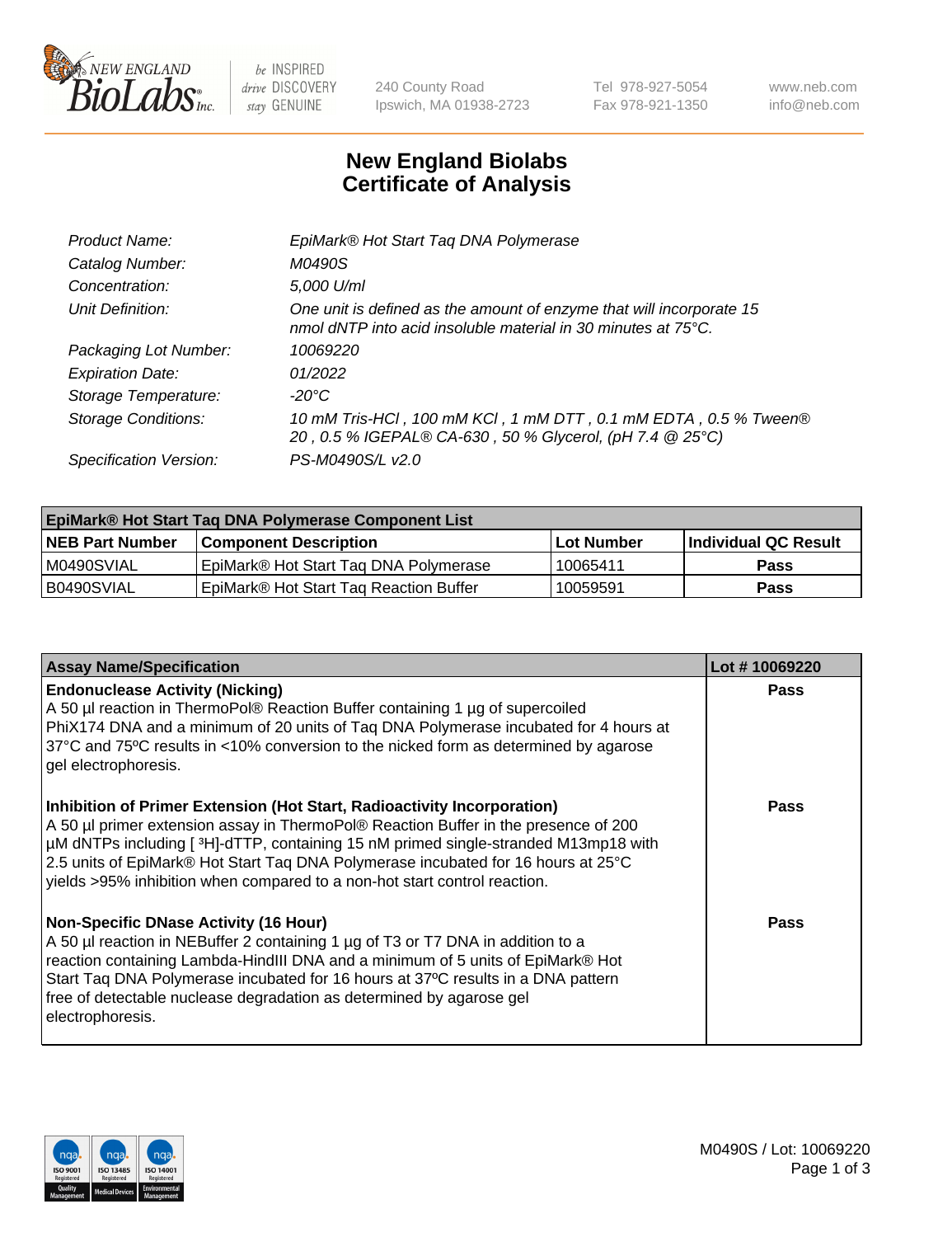

be INSPIRED drive DISCOVERY stay GENUINE

240 County Road Ipswich, MA 01938-2723 Tel 978-927-5054 Fax 978-921-1350 www.neb.com info@neb.com

| <b>Assay Name/Specification</b>                                                                                                                                                                                                                                                                                                                                                                                                                                                               | Lot #10069220 |
|-----------------------------------------------------------------------------------------------------------------------------------------------------------------------------------------------------------------------------------------------------------------------------------------------------------------------------------------------------------------------------------------------------------------------------------------------------------------------------------------------|---------------|
| PCR Amplification (Hot Start 2 kb Lambda DNA)<br>A 50 µl reaction in EpiMark® Hot Start Taq Reaction Buffer in the presence of 200 µM<br>dNTPs and 0.2 µM primers containing 20 pg Lambda DNA and 100 ng Human Genomic DNA<br>with 1.25 units of EpiMark® Hot Start Taq DNA Polymerase for 30 cycles of PCR<br>amplification results in an increase in yield of the 2 kb Lambda product and a<br>decrease in non-specific genomic bands when compared to a non-hot start control<br>reaction. | <b>Pass</b>   |
| <b>Phosphatase Activity (pNPP)</b><br>A 200 µl reaction in 1M Diethanolamine, pH 9.8, 0.5 mM MgCl2 containing 2.5 mM<br>p-Nitrophenyl Phosphate (pNPP) and a minimum of 100 units Taq DNA Polymerase<br>incubated for 4 hours at 37°C yields <0.0001 unit of alkaline phosphatase activity<br>as determined by spectrophotometric analysis.                                                                                                                                                   | Pass          |
| <b>Protein Purity Assay (SDS-PAGE)</b><br>Taq DNA Polymerase is ≥ 99% pure as determined by SDS-PAGE analysis using Coomassie<br>Blue detection.                                                                                                                                                                                                                                                                                                                                              | <b>Pass</b>   |
| <b>qPCR DNA Contamination (E. coli Genomic)</b><br>A minimum of 5 units of EpiMark® Hot Start Taq DNA Polymerase is screened for the<br>presence of E. coli genomic DNA using SYBR® Green qPCR with primers specific for the<br>E. coli 16S rRNA locus. Results are quantified using a standard curve generated from<br>purified E. coli genomic DNA. The measured level of E. coli genomic DNA<br>contamination is $\leq 1$ E. coli genome.                                                  | <b>Pass</b>   |
| <b>RNase Activity (Extended Digestion)</b><br>A 10 µl reaction in NEBuffer 4 containing 40 ng of a 300 base single-stranded RNA<br>and a minimum of 1 µl of EpiMark® Hot Start Taq DNA Polymerase is incubated at 37°C.<br>After incubation for 16 hours, >90% of the substrate RNA remains intact as<br>determined by gel electrophoresis using fluorescent detection.                                                                                                                       | <b>Pass</b>   |
| Single Stranded DNase Activity (Hot Start, FAM-Labeled Oligo)<br>A 50 µl reaction in ThermoPol® Reaction Buffer containing a 10 nM solution of a<br>fluorescent internal labeled oligonucleotide and a minimum of 25 units of Taq DNA<br>Polymerase incubated for 30 minutes at 37°C and 75°C yields <10% degradation as<br>determined by capillary electrophoresis.                                                                                                                          | <b>Pass</b>   |

This product has been tested and shown to be in compliance with all specifications.